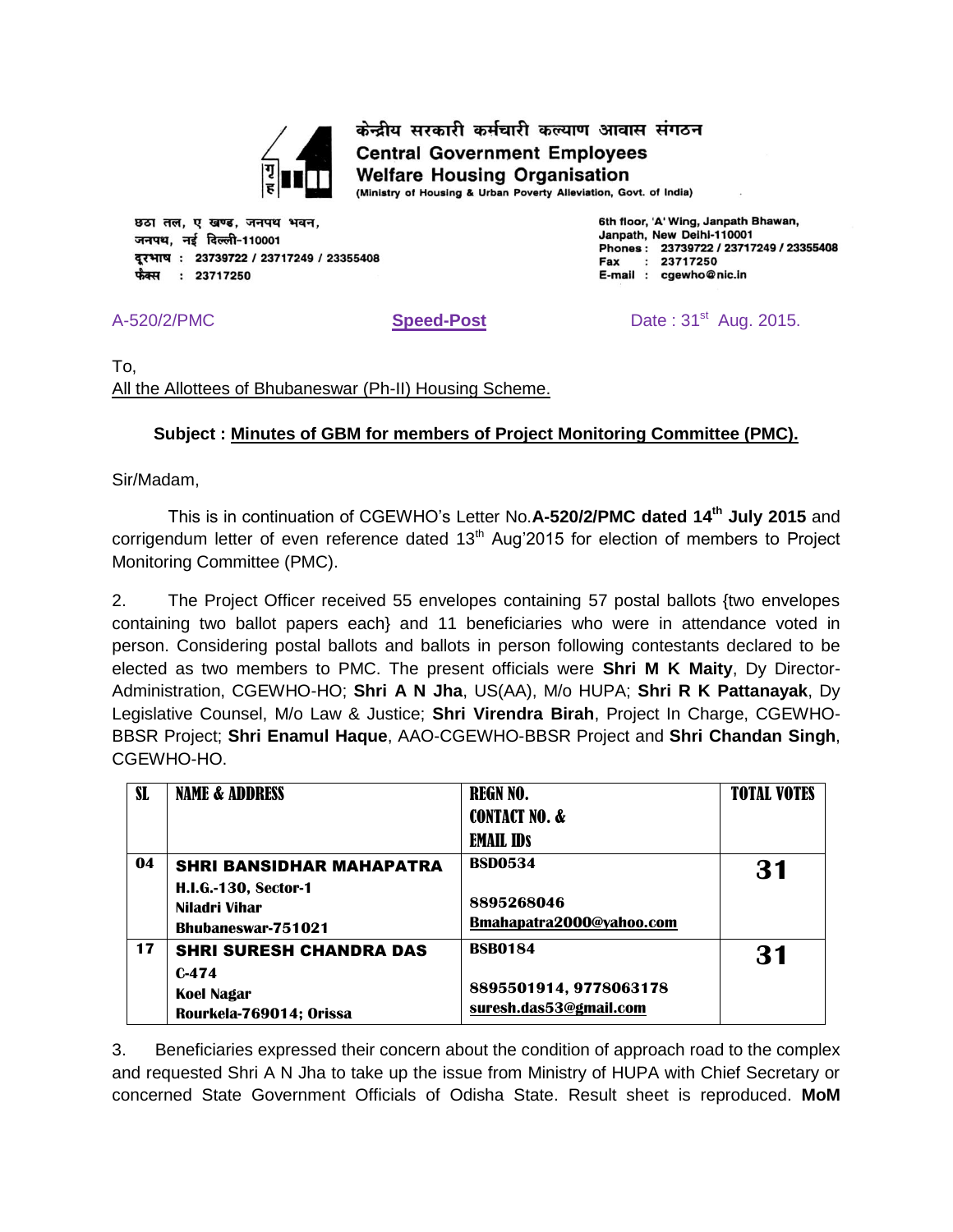**prepared will be web-published after approval of M/o HUPA.** As discussed in the GBM, Technical Brochure of Bhubaneswar-II Project is enclosed.

| OF BHUBANESWAR (PHASE-II) HOUSING SCHEME :: FORMATION OF PROJECT<br><b>BENEFICIARIES</b><br><b>MONITORING COMMITTEE ON 22/08/2015 AT BHUBANESWAR-II PROJECT</b> |                  |                       |                     |                            |                       |                   |                          |                            |                               |                    |                    |                     |               |                        |                  |                          |                           |                      |                    |
|-----------------------------------------------------------------------------------------------------------------------------------------------------------------|------------------|-----------------------|---------------------|----------------------------|-----------------------|-------------------|--------------------------|----------------------------|-------------------------------|--------------------|--------------------|---------------------|---------------|------------------------|------------------|--------------------------|---------------------------|----------------------|--------------------|
|                                                                                                                                                                 |                  |                       |                     |                            |                       |                   |                          |                            |                               |                    |                    |                     |               |                        |                  |                          |                           |                      |                    |
| REFERANCE NO                                                                                                                                                    | ASHOK KUMAR SAHU | ATANU KUMAR PATTANAIK | BIJAY KUMAR PRADHAN | <b>BANSIDHAN MAHAPATRA</b> | <b>NHAQAABAN SAHU</b> | DEBASIS CHOUDHARY | <b>GOPO BIHARI PANDA</b> | <b>KARTIK CHANDRA SETH</b> | Dr (Mrs) KESHAR KUNJA MOHANTY | <b>M K PRADHAN</b> | PRADIP KR. PATNAIK | RABINDRA NATH PANDA | RABINDRA NAIK | RAVINDRA NATH TRIPATHY | SUKANTA KR SAHOO | DR SUDHANGSU SEKHAR DASH | <b>SYG VAGNVHO HS3HOS</b> | V NALINI KUMAR PATRO | <b>TOTAL VOTES</b> |
| <b>CONTEST</b><br><b>ANT NO</b>                                                                                                                                 | 1                | $\overline{2}$        | 3                   | 4                          | 5                     | $6\phantom{a}$    | $\overline{7}$           | 8                          | $\overline{9}$                | 10                 | 11                 | $\overline{12}$     | 13            | 14                     | 15               | 16                       | 17                        | 18                   | <b>XXX</b>         |
| <b>VOTES RECEIVED THR. POSTAL BALLOT</b>                                                                                                                        |                  |                       |                     |                            |                       |                   |                          |                            |                               |                    |                    |                     |               |                        |                  |                          |                           |                      |                    |
| 1.0                                                                                                                                                             |                  |                       |                     |                            |                       |                   |                          |                            |                               | 1                  |                    | 1                   |               |                        |                  |                          |                           |                      | $\overline{2}$     |
| $\overline{2.0}$                                                                                                                                                |                  |                       |                     |                            |                       |                   |                          |                            | 1                             |                    |                    |                     |               |                        | 1                |                          |                           |                      | $\mathbf{2}$       |
| 3.0                                                                                                                                                             |                  |                       |                     |                            |                       |                   |                          |                            |                               |                    |                    |                     |               | 1                      |                  | 1                        |                           |                      | $\overline{2}$     |
| 4.0                                                                                                                                                             |                  |                       |                     | 1                          |                       |                   |                          | 1                          |                               |                    |                    |                     |               |                        |                  |                          |                           |                      | $\overline{2}$     |
| 4.0                                                                                                                                                             |                  |                       |                     | 1                          |                       |                   |                          |                            |                               |                    |                    |                     |               |                        | 1                |                          |                           |                      | $\overline{2}$     |
| 6.0                                                                                                                                                             |                  |                       |                     |                            |                       |                   |                          |                            |                               | 1                  |                    |                     |               |                        |                  |                          |                           |                      | $\mathbf 1$        |
| 7.0                                                                                                                                                             |                  |                       |                     | 1                          |                       |                   |                          |                            |                               | 1                  |                    |                     |               |                        |                  |                          |                           |                      | $\mathbf{2}$       |
| 8.0                                                                                                                                                             |                  |                       |                     | 1                          |                       |                   |                          |                            |                               | 1                  |                    |                     |               |                        |                  |                          |                           |                      | $\mathbf{2}$       |
| 9.0                                                                                                                                                             |                  |                       |                     |                            |                       |                   |                          |                            |                               |                    |                    | 1                   |               |                        |                  |                          | 1                         |                      | $\mathbf{2}$       |
| 10.0                                                                                                                                                            |                  |                       |                     |                            |                       |                   |                          |                            |                               | 1                  |                    |                     |               |                        |                  |                          |                           |                      | $\overline{1}$     |
| 11.0                                                                                                                                                            | 1                |                       |                     |                            |                       |                   |                          |                            |                               |                    |                    |                     |               |                        |                  |                          |                           |                      | 1                  |
| 12.0                                                                                                                                                            |                  |                       |                     |                            |                       |                   |                          |                            |                               |                    |                    |                     |               |                        |                  |                          | 1                         |                      | 1                  |
| 13.0                                                                                                                                                            |                  |                       |                     | 1                          |                       |                   |                          |                            |                               |                    |                    |                     |               |                        |                  |                          | 1                         |                      | $\mathbf{2}$       |
| 14.0                                                                                                                                                            |                  | $\mathbf{1}$          |                     | 1                          |                       |                   |                          |                            |                               |                    |                    |                     |               |                        |                  |                          |                           |                      | $\overline{2}$     |
| 15.0                                                                                                                                                            |                  |                       |                     | 1                          |                       |                   |                          |                            |                               |                    |                    |                     |               |                        |                  |                          | 1                         |                      | $\mathbf{2}$       |
| 16.0                                                                                                                                                            |                  |                       |                     | 1                          |                       |                   |                          |                            |                               |                    |                    |                     |               |                        | 1                |                          |                           |                      | $\overline{2}$     |
| 17.0                                                                                                                                                            |                  |                       |                     |                            |                       | $\mathbf{1}$      | 1                        |                            |                               |                    |                    |                     |               |                        |                  |                          |                           |                      | $\mathbf{2}$       |
| 18.0                                                                                                                                                            |                  |                       |                     |                            |                       |                   |                          |                            |                               | 1                  |                    |                     | 1             |                        |                  |                          |                           |                      | $\mathbf{2}$       |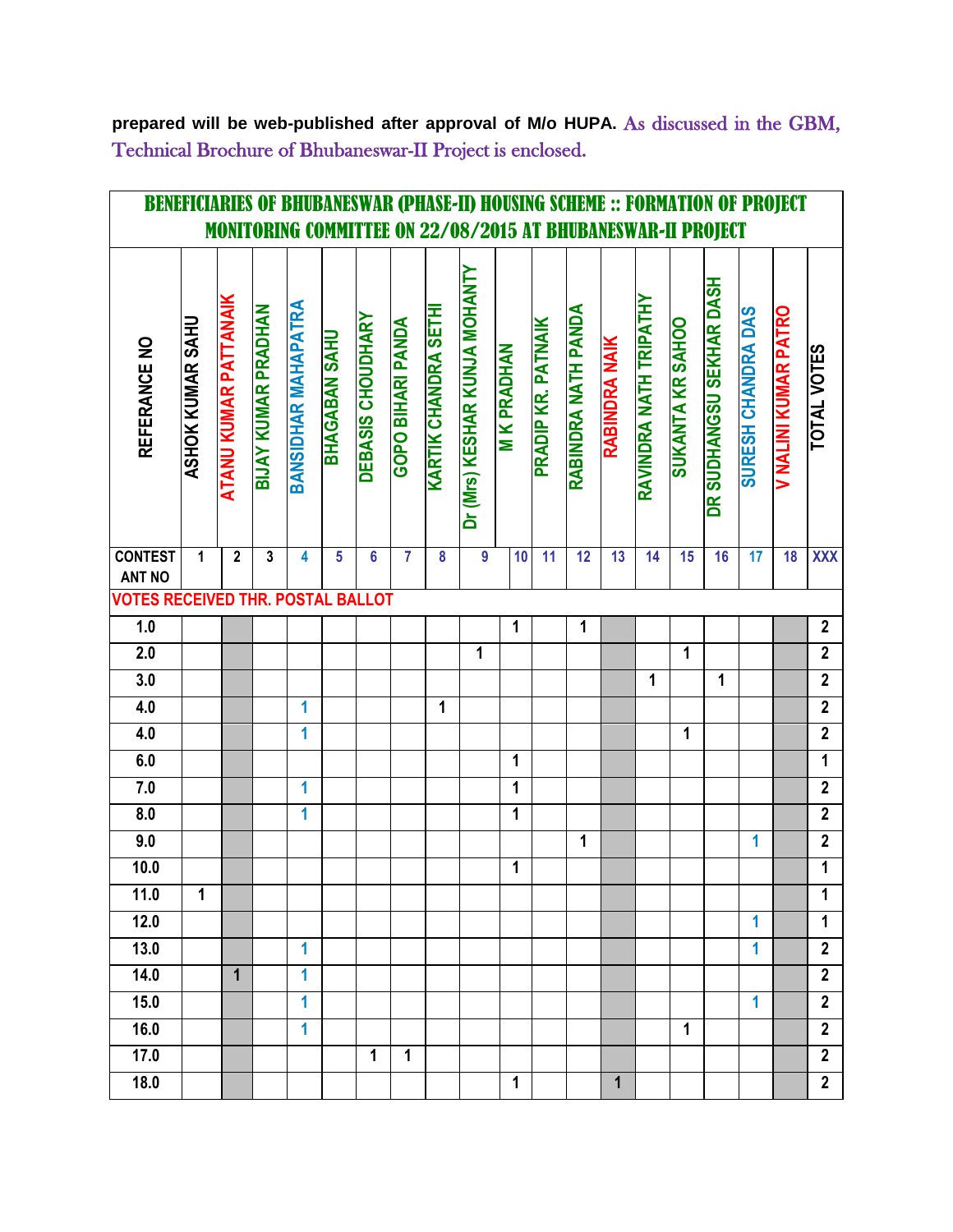| 19.0              |              |                | $\mathbf{1}$ |                |  |                |                |                |                |   |                | $\mathbf{1}$            |                         | $\overline{2}$ |
|-------------------|--------------|----------------|--------------|----------------|--|----------------|----------------|----------------|----------------|---|----------------|-------------------------|-------------------------|----------------|
| 20.0              |              |                |              | 1              |  |                |                |                |                |   |                |                         | 1                       | $\overline{2}$ |
| 21.0              |              |                |              |                |  |                |                |                |                |   | $\mathbf{1}$   | $\mathbf 1$             |                         | $\overline{2}$ |
| 22.0              |              |                |              | $\mathbf 1$    |  |                |                |                |                |   |                |                         | 1                       | $\overline{2}$ |
| 23.0              |              |                |              |                |  |                |                |                |                |   | 1              | $\overline{\mathbf{1}}$ |                         | $\overline{2}$ |
| 24.0              |              |                |              |                |  |                |                |                |                |   | 1              |                         | 1                       | $\overline{2}$ |
| 25.0              |              |                |              |                |  |                |                | $\overline{1}$ |                |   |                |                         | 1                       | $\overline{2}$ |
| 26.0              |              |                |              |                |  |                | 1              |                |                |   | $\mathbf{1}$   |                         |                         | $\overline{2}$ |
| 27.0              |              |                | 1            |                |  |                |                |                |                |   | 1              |                         |                         | $\mathbf{2}$   |
| 28.0              |              |                | 1            |                |  |                |                |                |                |   |                |                         | 1                       | $\overline{2}$ |
| 29.0              |              |                |              | $\mathbf 1$    |  |                |                |                |                |   |                |                         | 1                       | $\overline{2}$ |
| 30.0              | $\mathbf{1}$ |                |              |                |  | $\mathbf 1$    |                |                |                |   |                |                         |                         | $\overline{2}$ |
| 31.0              |              |                |              |                |  |                |                | $\overline{1}$ |                |   |                |                         | 1                       | $\overline{2}$ |
| 32.0              |              |                |              |                |  |                |                |                |                |   | 1              |                         | 1                       | $\overline{2}$ |
| 33.0              |              | $\overline{1}$ |              |                |  |                | $\mathbf 1$    |                |                |   |                |                         |                         | $\overline{2}$ |
| 34.1              |              |                | 1            |                |  |                |                |                |                |   | $\mathbf{1}$   |                         |                         | $\overline{2}$ |
| 34.2              |              |                | $\mathbf{1}$ |                |  |                |                |                |                |   | $\mathbf{1}$   |                         |                         | $\overline{2}$ |
| 35.0              |              |                |              |                |  |                | 1              |                |                |   | $\mathbf 1$    |                         |                         | $\overline{2}$ |
| $\overline{36.0}$ |              |                |              |                |  |                |                |                |                |   |                | 1                       | 1                       | $\overline{2}$ |
| 37.0              |              |                |              |                |  |                |                |                |                |   |                |                         | $\overline{\mathbf{1}}$ | $\overline{1}$ |
| 38.0              |              |                |              |                |  |                |                |                |                | 1 |                |                         |                         | 1              |
| 39.0              |              |                | 1            |                |  |                |                |                |                |   | 1              |                         |                         | $\overline{2}$ |
| 40.1              |              |                | 1            |                |  |                |                |                |                |   | $\mathbf 1$    |                         |                         | $\overline{2}$ |
| 40.2              |              |                | 1            |                |  |                |                |                |                |   | $\mathbf 1$    |                         |                         | $\overline{2}$ |
| 41.0              |              |                |              |                |  |                | 1              |                |                |   |                | 1                       |                         | $\overline{2}$ |
| 43.0              |              |                |              |                |  |                |                |                |                |   | $\mathbf{1}$   | $\overline{\mathbf{1}}$ |                         | $\overline{2}$ |
| 43.0              |              |                |              |                |  |                |                |                |                |   |                | $\mathbf{1}$            | $\mathbf{1}$            | $\overline{2}$ |
| 44.0              |              |                |              |                |  |                | $\mathbf 1$    |                |                |   |                |                         | $\overline{1}$          | $\overline{2}$ |
| 45.0              |              |                |              |                |  |                |                |                | $\overline{1}$ |   | $\overline{1}$ |                         |                         | $\overline{2}$ |
| 46.0              |              |                |              |                |  |                | $\overline{1}$ |                |                |   |                |                         | $\overline{\mathbf{1}}$ | $\overline{2}$ |
| 47.0              |              |                |              |                |  | $\overline{1}$ |                |                |                |   |                |                         | $\overline{1}$          | $\overline{2}$ |
| 48.0              |              |                | $\mathbf{1}$ |                |  |                |                |                |                |   |                | $\mathbf 1$             |                         | $\overline{2}$ |
| 49.0              |              |                |              | $\mathbf{1}$   |  |                |                |                |                |   |                |                         | $\overline{1}$          | $\overline{2}$ |
| 50.0              |              |                |              |                |  |                |                |                |                |   | $\mathbf 1$    | $\mathbf 1$             |                         | $\overline{2}$ |
| 51.0              |              |                |              | $\mathbf{1}$   |  |                |                |                |                |   |                |                         | $\mathbf{1}$            | $\overline{2}$ |
| 52.0              |              |                |              | $\overline{1}$ |  |                |                |                |                |   |                |                         | $\overline{1}$          | $\overline{2}$ |
| 53.0              | $\mathbf{1}$ |                |              |                |  |                |                |                |                |   |                | $\mathbf{1}$            |                         | $\overline{2}$ |